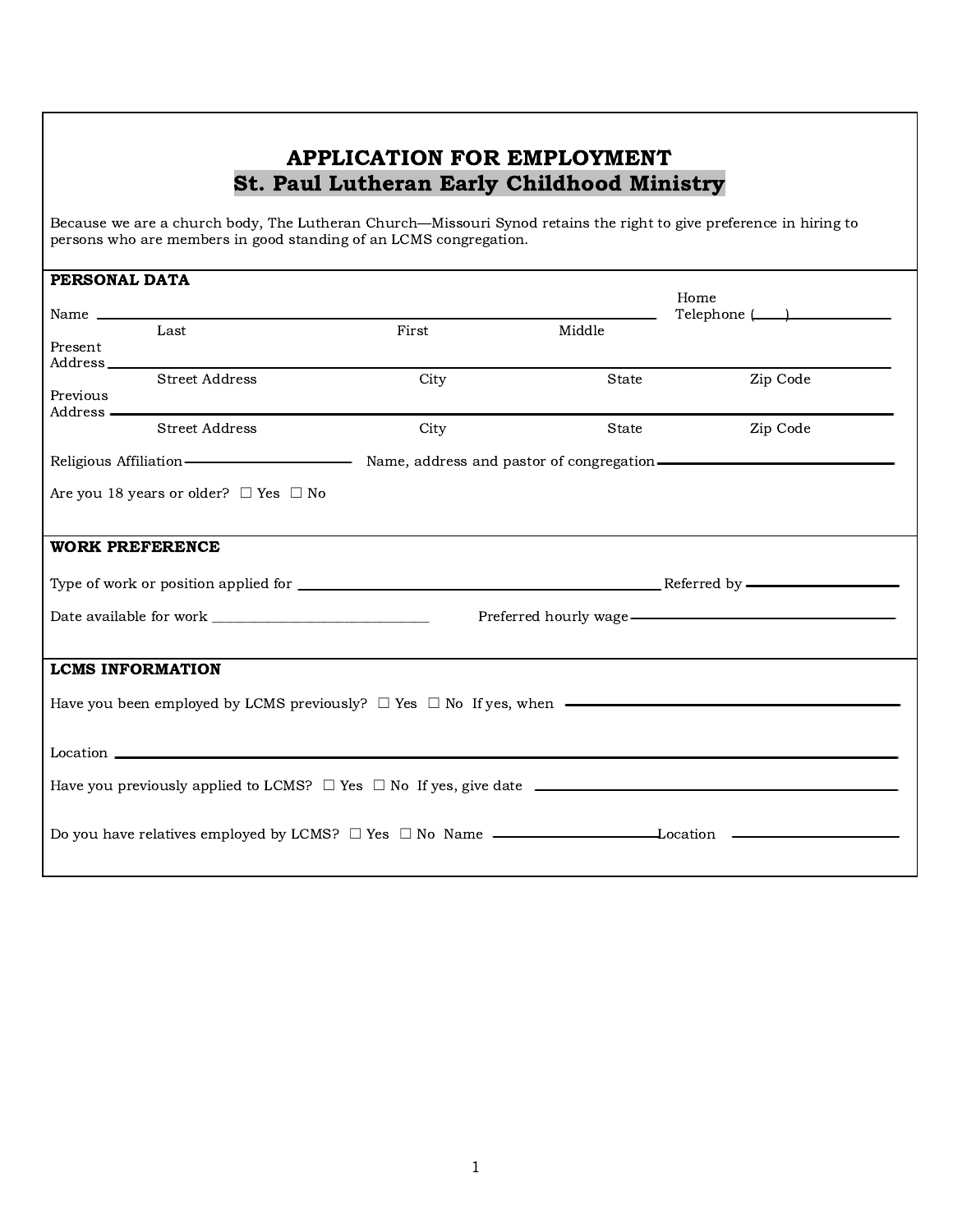#### **OTHER**

ı

| Are you a citizen of the United States or do you have a valid authorization to work in the United States? $\Box$ Yes $\Box$ No                                                                                                            |           |                     |                        |
|-------------------------------------------------------------------------------------------------------------------------------------------------------------------------------------------------------------------------------------------|-----------|---------------------|------------------------|
| Have you ever been convicted, pleaded guilty or pleaded "no contest" to any crime, other than traffic violations in the pasts?<br>$\Box$ Yes $\Box$ No If yes, please explain $\Box$                                                      |           |                     |                        |
| Have you ever been discharged or asked to resign by a previous employer? $\Box$ Yes $\Box$ No If yes, please explain                                                                                                                      |           |                     |                        |
| PERSONAL REFERENCES                                                                                                                                                                                                                       |           |                     |                        |
| Name and address                                                                                                                                                                                                                          | Telephone | Business/Profession | Length of acquaintance |
|                                                                                                                                                                                                                                           |           |                     |                        |
| $3.$ $\overline{\phantom{a}}$                                                                                                                                                                                                             |           |                     |                        |
| <b>EMPLOYMENT HISTORY</b>                                                                                                                                                                                                                 |           |                     |                        |
| List your complete employment record including temporary, regular and part-time in date order with most recent first. List<br>military serve, if applicable, as part of employment record.                                                |           |                     |                        |
| <b>MOST RECENT EMPLOYER</b> $-$ Are you currently working for this employer $\Box$ Yes $\Box$ No If yes, may we contact? $\Box$ Yes $\Box$ No                                                                                             |           |                     |                        |
|                                                                                                                                                                                                                                           |           |                     |                        |
| Street Address                                                                                                                                                                                                                            | City      | State               | Zip Code               |
| Starting Position Title-<br>Starting Position Title-<br>Starting Position Title-                                                                                                                                                          |           |                     |                        |
| Supervisors Name — Title <b>Example 2018</b> Title <b>Contract Contract Contract Contract Contract Contract Contract Contract Contract Contract Contract Contract Contract Contract Contract Contract Contract Contract Contract Cont</b> |           |                     |                        |
|                                                                                                                                                                                                                                           | Beginning | Ending              | Full-time $\square$    |
|                                                                                                                                                                                                                                           |           |                     |                        |
|                                                                                                                                                                                                                                           |           |                     |                        |
| If you were employed under a different name, give that name in full <b>example 200 and 200 minutes</b> and the set of the set of the set of the set of the set of the set of the set of the set of the set of the set of the set of       |           |                     |                        |
| Company Name $\qquad \qquad$ Telephone $(\_\_\_\_$                                                                                                                                                                                        |           |                     |                        |
| <b>Street Address</b>                                                                                                                                                                                                                     | City      | State               | Zip Code               |
|                                                                                                                                                                                                                                           |           |                     |                        |
|                                                                                                                                                                                                                                           |           |                     |                        |
|                                                                                                                                                                                                                                           |           |                     |                        |
|                                                                                                                                                                                                                                           | Beginning | Ending              | Full-time $\square$    |
|                                                                                                                                                                                                                                           |           |                     |                        |
| If you were employed under a different name, give that name in full ________________________________                                                                                                                                      |           |                     |                        |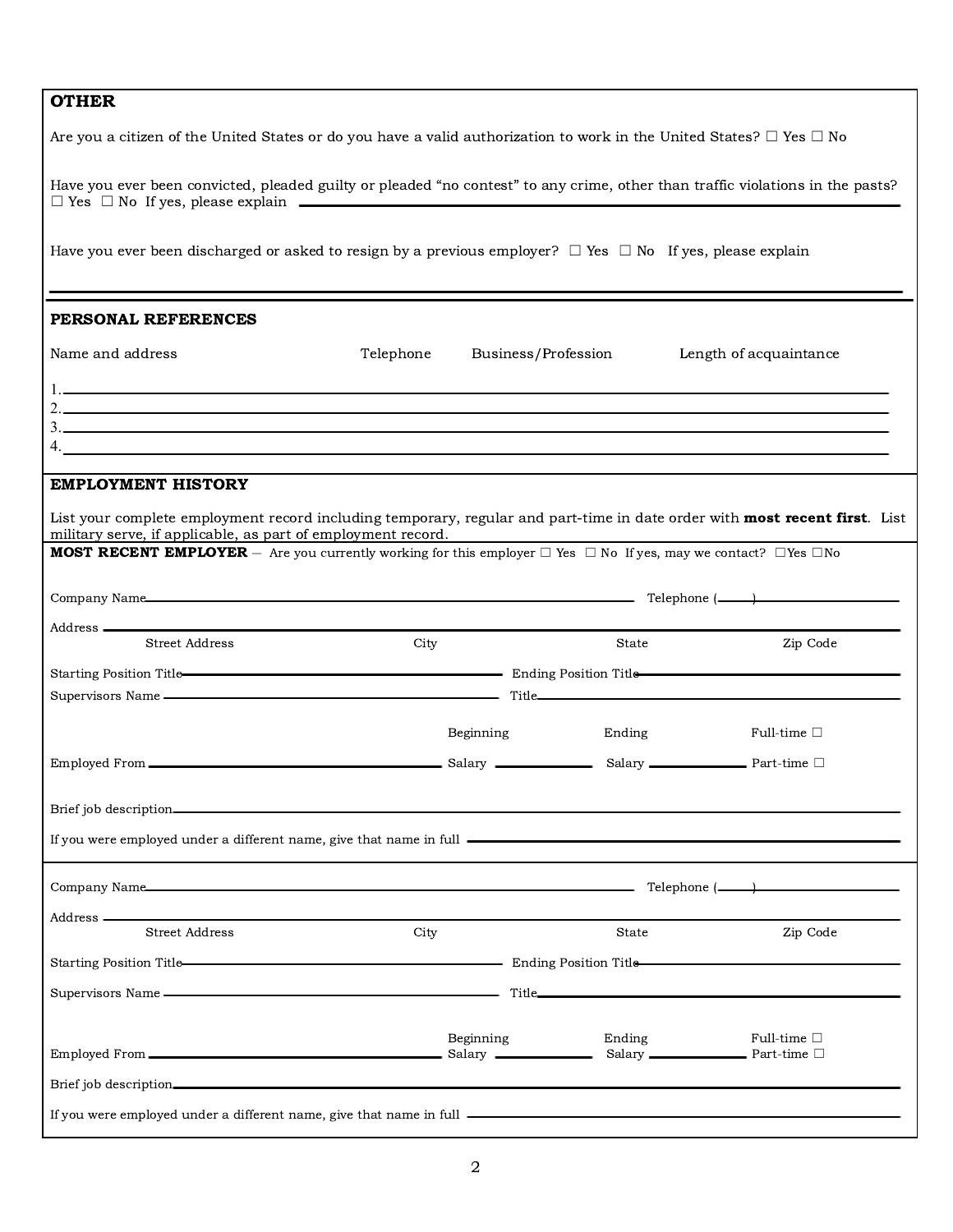| Company Name                     |                |                            |     |          |                                                                                                           | $\overline{\phantom{a}}$ Telephone ( $\overline{\phantom{a}}$ ) |         |                     |  |
|----------------------------------|----------------|----------------------------|-----|----------|-----------------------------------------------------------------------------------------------------------|-----------------------------------------------------------------|---------|---------------------|--|
|                                  |                | Address —————————————————— |     |          |                                                                                                           |                                                                 |         |                     |  |
|                                  | Street Address |                            |     |          | City                                                                                                      |                                                                 | State   | Zip Code            |  |
|                                  |                |                            |     |          |                                                                                                           |                                                                 |         |                     |  |
|                                  |                |                            |     |          |                                                                                                           |                                                                 |         |                     |  |
|                                  |                |                            |     |          |                                                                                                           |                                                                 | Ending  | Full-time $\square$ |  |
|                                  |                |                            |     |          | Beginning                                                                                                 |                                                                 |         |                     |  |
|                                  |                |                            |     |          |                                                                                                           |                                                                 |         |                     |  |
|                                  |                |                            |     |          |                                                                                                           |                                                                 |         |                     |  |
| <b>UNEMPLOYMENT</b>              |                |                            |     |          |                                                                                                           |                                                                 |         |                     |  |
|                                  |                |                            |     |          | Account for all periods of two weeks or more for which you have been without work in the last five years. |                                                                 |         |                     |  |
| FROM                             |                | TO <sub>1</sub>            |     |          | State reason                                                                                              |                                                                 |         |                     |  |
| Mo.                              | Yr.            | Mo.                        | Yr. |          |                                                                                                           |                                                                 |         |                     |  |
| Mo.                              | Yr.            | Mo.                        | Yr. |          |                                                                                                           |                                                                 |         |                     |  |
| Mo.                              | Yr.            | Mo.                        | Yr. |          |                                                                                                           |                                                                 |         |                     |  |
| Mo.                              | Yr.            | Mo.                        | Yr. |          |                                                                                                           |                                                                 |         |                     |  |
| Mo.                              | Yr.            | Mo.                        | Yr. |          |                                                                                                           |                                                                 |         |                     |  |
| <b>EDUCATION</b>                 |                |                            |     |          |                                                                                                           |                                                                 |         |                     |  |
|                                  |                |                            |     | Years    | Graduation                                                                                                | Diploma/                                                        | Major   | Grade Point         |  |
| School Name/Address              |                |                            |     | Attended | Date                                                                                                      | Degree                                                          | Subject | Average             |  |
| High School                      |                |                            |     |          |                                                                                                           |                                                                 |         |                     |  |
| Address                          |                |                            |     |          |                                                                                                           |                                                                 |         |                     |  |
| Business/Trade School<br>Address |                |                            |     |          |                                                                                                           |                                                                 |         |                     |  |
| College/University               |                |                            |     |          |                                                                                                           |                                                                 |         |                     |  |
| Address                          |                |                            |     |          |                                                                                                           |                                                                 |         |                     |  |
|                                  |                |                            |     |          |                                                                                                           |                                                                 |         |                     |  |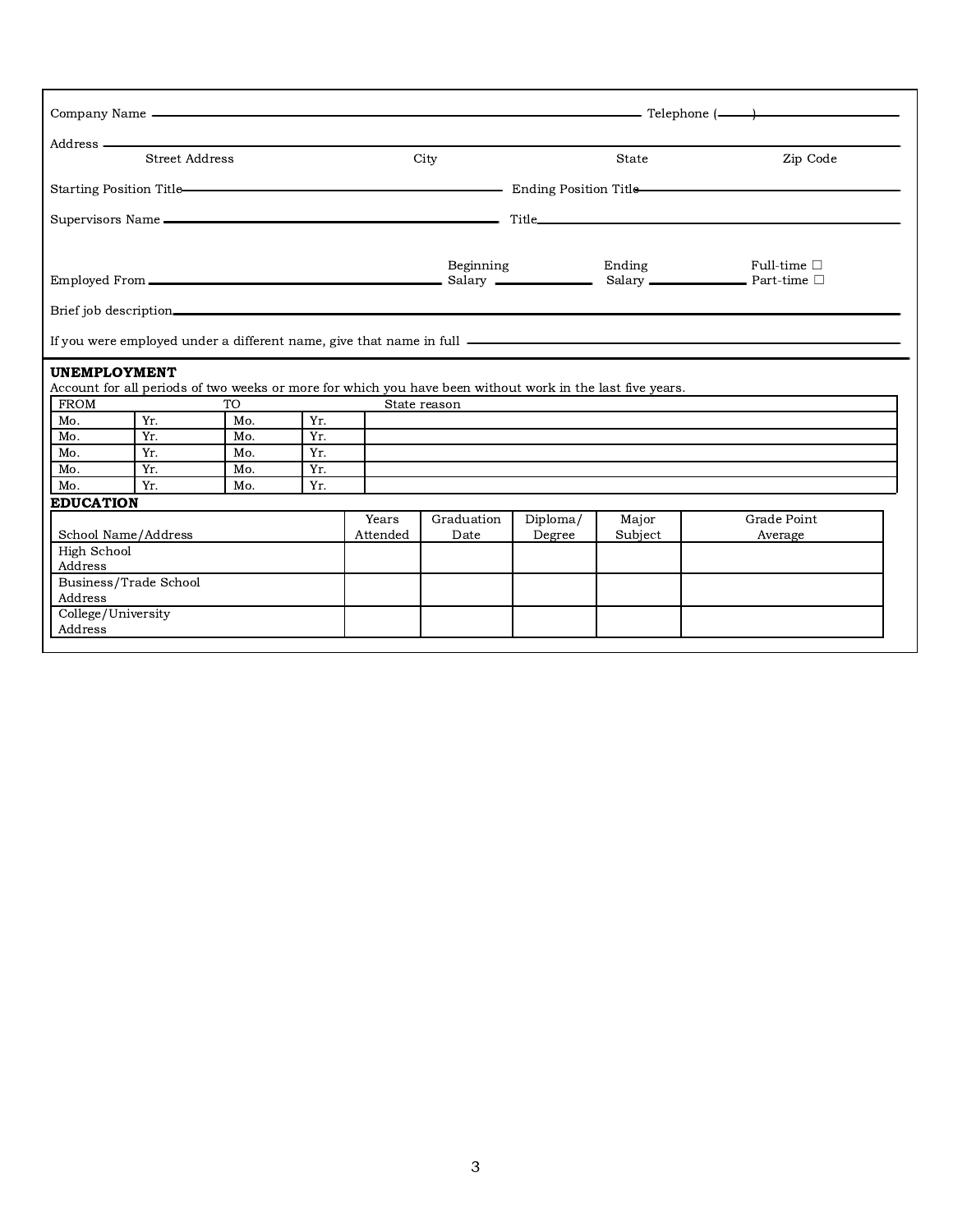## Authorization and Release

In connection with my application for employment, I understand that an investigative consumer report may be requested that will include information as to my character, work habits, performance and experience, along with reasons for termination of past employment. I understand that, as directed by company policy and consistent with the job described, you may be requesting information from public and private sources about my: workers' compensation injuries, driving record, criminal record, education, credentials, credit and references. I voluntarily and knowingly authorize the company, and/or its agents, to verify any aspect of the information contained in my employment application or through public or private sources. I further understand that misrepresentations or omissions in my employment application may be cause for rejection or subsequent dismissal if I am hired.

Medical and workers' compensation will only be requested in compliance with the Federal Americans with Disabilities Act (ADA). According to the Fair Credit Reporting Act (FCRA), I am entitled to know if employment is denied because of information obtained by my prospective employer by a consumer reporting agency. If so, I will be notified and given the name and address of the agency or the source which provided the information.

I voluntarily and knowingly authorize any former employer, person, firm, corporation, school or government agency, its officers, employees and agents to release to you or your agents any and all information concerning my former employment. I understand that the employment information may include, but is not necessarily limited to, performance evaluation and reports, job descriptions, disciplinary reports, letters of reprimand and opinions regarding my suitability for employment possessed by it.

I voluntarily and knowingly fully release and discharge, absolve, indemnify and hold harmless you, your agents and any former employer, person, firm, corporation, school or government agency, its officers, employees and agents from any and all claims, liability, demands, causes of action, damages, or costs, including attorney's fees, present or future, whether known or unknown, anticipated or unanticipated, arising from or incident to the disclosure or release of any such information to you, your agents, or consumer reporting agency.

I hereby authorize you to procure a consumer report as part of the pre-employment background investigation. If hired, this authorization shall remain on file and shall serve as an ongoing authorization for you to procure consumer reports at any time during my employment period.

Signature Date

The following information is required by law-enforcement agencies and other entities for positive identification process when checking public records. It is confidential and will not be used by any other purposes.

#### PLEASE PRINT CLEARLY

| Name: Last               | First                                                          | Middle         |  |  |  |  |  |  |
|--------------------------|----------------------------------------------------------------|----------------|--|--|--|--|--|--|
|                          | Other names used (include maiden name, aliases and nicknames): |                |  |  |  |  |  |  |
| Address:                 |                                                                |                |  |  |  |  |  |  |
| City/State/ZIP:          |                                                                |                |  |  |  |  |  |  |
| Telephone Number:        | Social Security Number:                                        | Date of Birth: |  |  |  |  |  |  |
| Driver's License Number: | Type:                                                          | State:         |  |  |  |  |  |  |
|                          |                                                                |                |  |  |  |  |  |  |